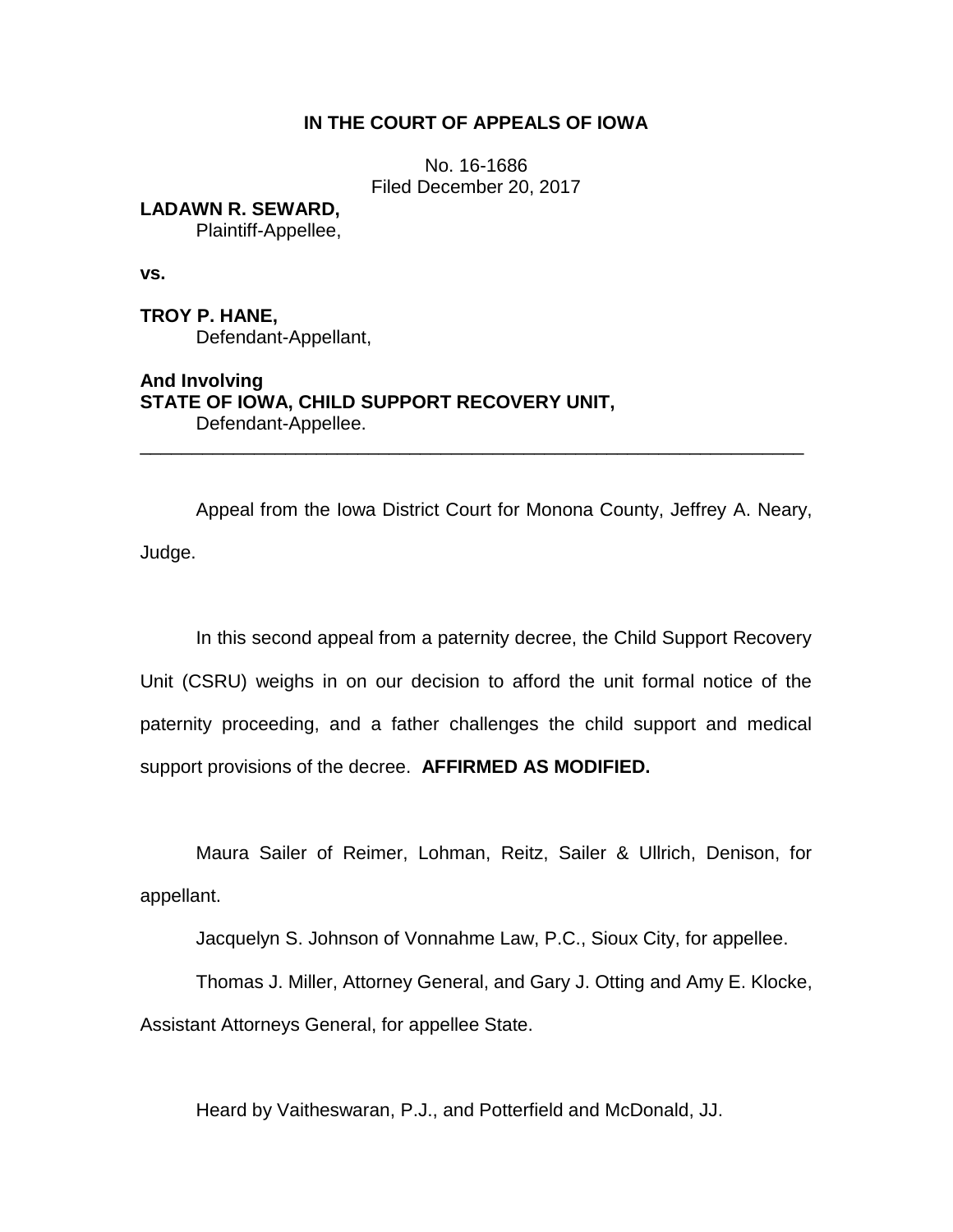### **VAITHESWARAN, Presiding Judge.**

In this second appeal from a paternity decree, the Child Support Recovery Unit (CSRU) weighs in on our decision to afford the unit formal notice of the paternity proceeding, and a father challenges the child support and medical support provisions of the decree.

## *I. Background Facts and Proceedings*

A detailed rendition of the facts is set forth in a prior opinion, *Seward v*. *Hane*, No. 15-0119, 2016 WL 902838, at \*1 (Iowa Ct. App. Mar. 9, 2016). We summarize and supplement the facts as follows.

Troy Hane and LaDawn Seward are the unmarried parents of two children. Because Seward received State medical assistance, the CSRU obtained a support order of \$152 per month against Hane. *See* Iowa Code § 252C.2(1) (2013) ("If public assistance is provided by the department to or on behalf of a dependent child or a dependent child's caretaker, there is an assignment by operation of law to the department of any and all right in, title to, and interest in any support obligation . . . .").

Seward subsequently filed a petition to establish paternity, care, custody and visitation. Seward also sought temporary and permanent child support. Hane invoked the CSRU order and asserted "there has been no change of circumstances that would warrant a modification of child support since child support was established." The district court issued a pretrial order stating in part:

If there is a pre-existing child support action or judgment concerning the children, the parties shall notify the appropriate person in Child Support Recovery Unit of the pendency of this action and the trial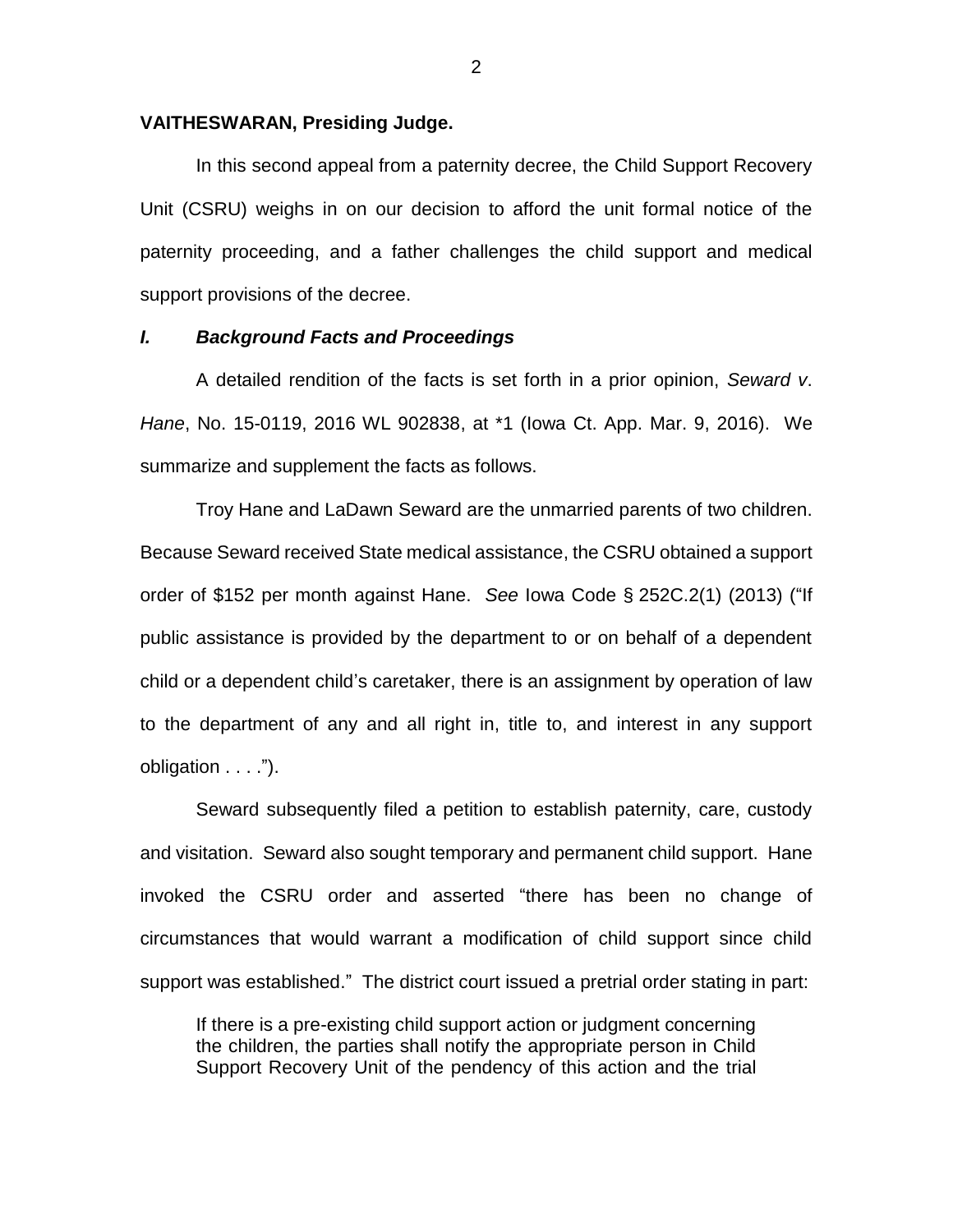date. The parties shall file documentation of their notification no less than ten business days before trial.<sup>[1]</sup>

Following trial on the paternity petition, the district court made the following

pertinent findings:

 $\overline{a}$ 

Troy currently has a child support obligation which was set in Monona County case number DRCV028597 in the amount of \$152 per month. In that proceeding, the Court imputed income to [Hane] based upon a scant record of earnings. There is more evidence here as to [Hane's] earning capacity, earnings, and his current status as to how he meets his business and personal expenses. To find that [Hane's] income is as limited as he reflects in the pretrial stipulation is to ignore his life style, how he meets his expenses and generally lives and it would be both inequitable as well as unfair to [Seward] and be a disservice to the parties' children with regard to their support.

The court ordered Hane to pay child support of \$734.37 per month.

Within three days of the order, the Iowa Department of Human Services filed a "Notice of Application For IV-D Services" in the paternity action. The notice directed the Monona Clerk of Court not to "credit payments for this case on [its] records" but to "identify the payments with the [Collection Services Center] case number" of the paternity action and forward the payments to the Collection Services Center. The notice further stated, "Only the payments for the case referenced above are re-directed." If the payor listed above owes support on any other case, continue to process those payments as you have in the past." The notice directed the clerk to send the order in the paternity action to CSRU.

Meanwhile, Hane moved for enlarged findings and conclusions. The court denied his request to reduce the support obligation, reasoning as follows:

<sup>1</sup> There is no indication in the record that documentation of such notification was filed, but it appears CSRU had actual notice of the paternity action.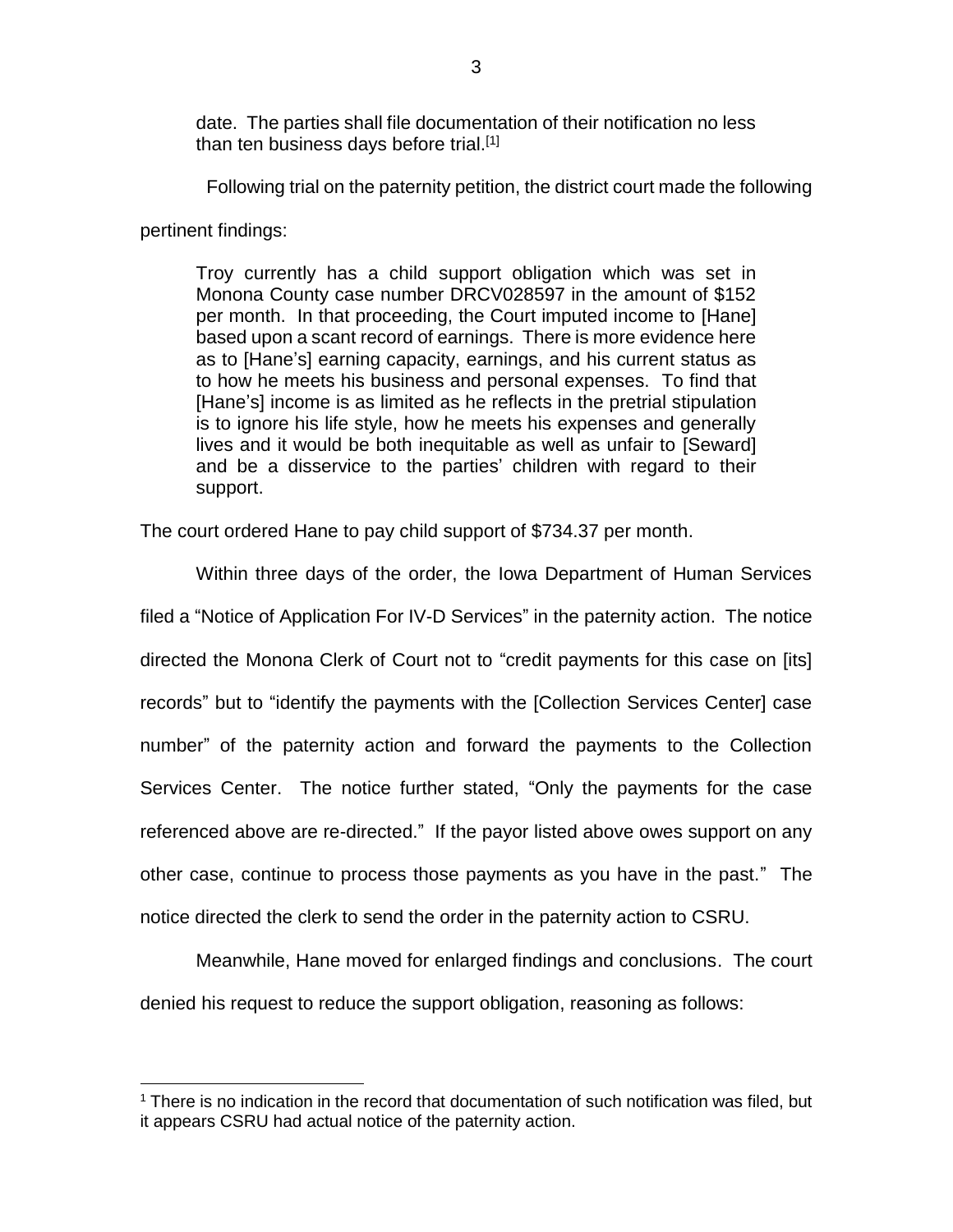The court here carefully considered the evidence in this case which was considerably more than that presented in DRCV028597 (the undersigned presided over that matter as well) and concludes that the evidence here supports the greater amount of support, the imputation of income to the Defendant and thus the modification of support from the amount of DRCV028597.

On appeal, we vacated the child support provision in the paternity decree for failure to provide notice of the paternity action to CSRU. We remanded the case for further proceedings. On remand, the district court afforded CSRU formal notice of the proceedings. CSRU appeared through counsel but limited its participation to the issue of medical support.

Following a hearing, the district court confirmed its earlier child support award of \$734.37 per month and required Hane to pay cash medical support of \$125 per month. The court terminated the CSRU-initiated support order of \$152 per month. The district court denied Hane's motion for enlarged findings and granted Seward's motion for retroactive support from August 8, 2014. The court ordered Hane to pay \$50 per month toward that obligation. CSRU and Hane filed notices of appeal.

## *II. CSRU's Appeal*

CSRU "does not take a position on the determination of the district court in setting or modifying the child support obligation." Instead, CSRU focuses on our prior opinion and our instruction to afford CSRU notice of the paternity action. CSRU argues the paternity order underlying that appeal "was *not* a modification of the earlier order entered at CSRU's request pursuant to chapter 252C." In its view, "[T]he two separate orders, entered in two separate dockets, co-existed, with amounts paid toward either obligation applying against both orders." "Due to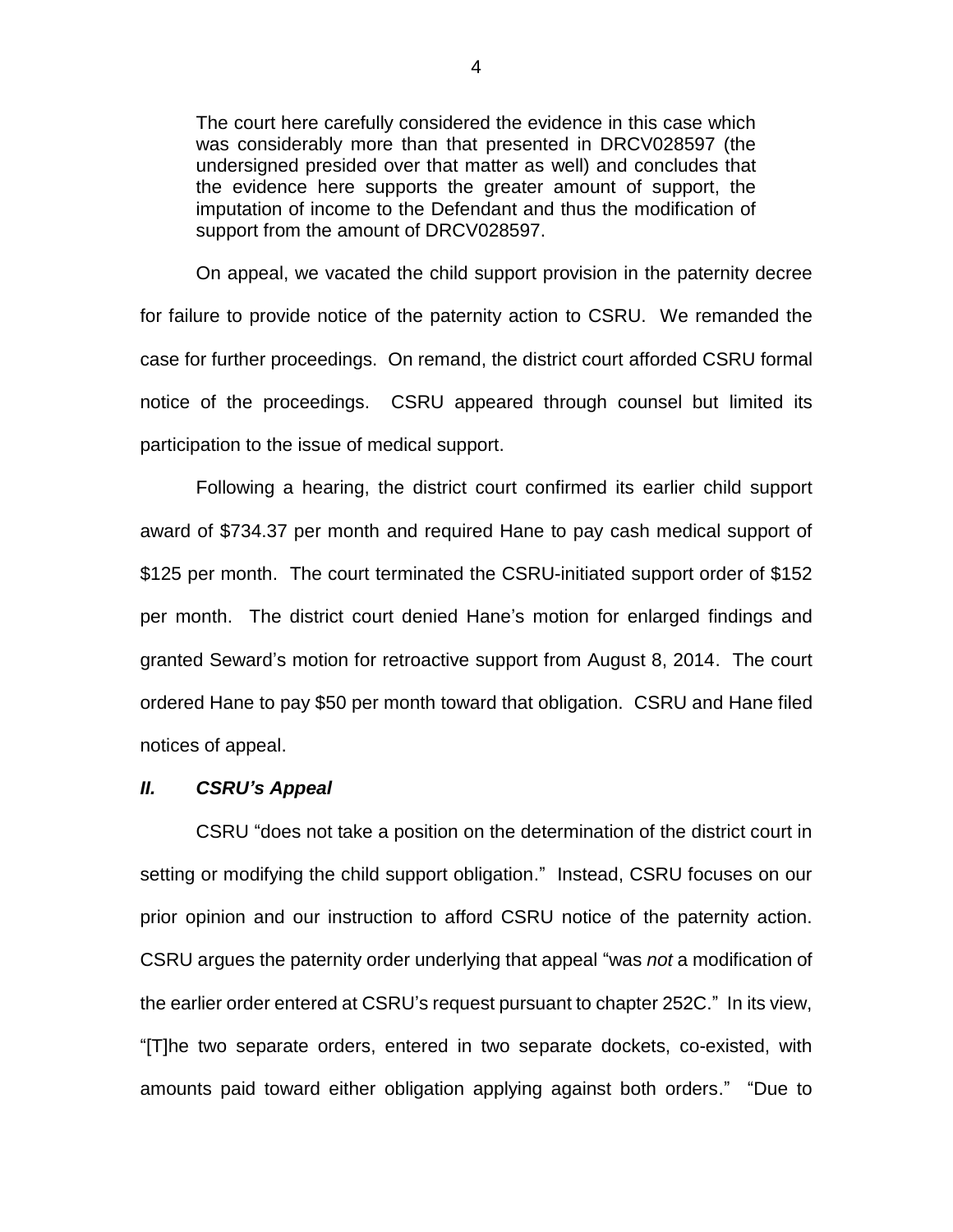CSRU's limited resources," the agency asserts it does not wish to receive notice "in every original dissolution, separate maintenance or other proceeding that sets child support when [it] already has its own, independent order upon which it can rely."

CSRU concedes its receipt of formal notice renders this issue moot and acknowledges the law of the case doctrine bars us from reversing course in this case. *See Homan v. Branstad*, 864 N.W.2d 321, 328 (Iowa 2015) ("A case is moot if it no longer presents a justiciable controversy because the issues involved are academic or nonexistent."); *State v. Ragland*, 812 N.W.2d 654, 658 (Iowa 2012) (noting "an appellate decision becomes the law of the case and is controlling on both the trial court and on any further appeals in the same case" (citation omitted)). CSRU nonetheless asks us to reconsider our reasoning under the "public importance" exception to the mootness doctrine for the benefit of its future cases.

Four factors bear on the public importance exception: "(1) the private or public nature of the issue; (2) the desirability of an authoritative adjudication to guide public officials in their future conduct; (3) the likelihood of the recurrence of the issue; and (4) the likelihood the issue will recur yet evade appellate review." *Homan*, 864 N.W.2d at 330. CSRU argues the exception applies because the question of whether it should receive notice in a separate but related domestic proceeding is one that will likely recur; district court judges might look to this court for guidance; and the issue will likely evade review. These reasons for applying the public importance exception to the mootness doctrine make sense. Accordingly, we will reconsider the question of notice to CSRU, notwithstanding

5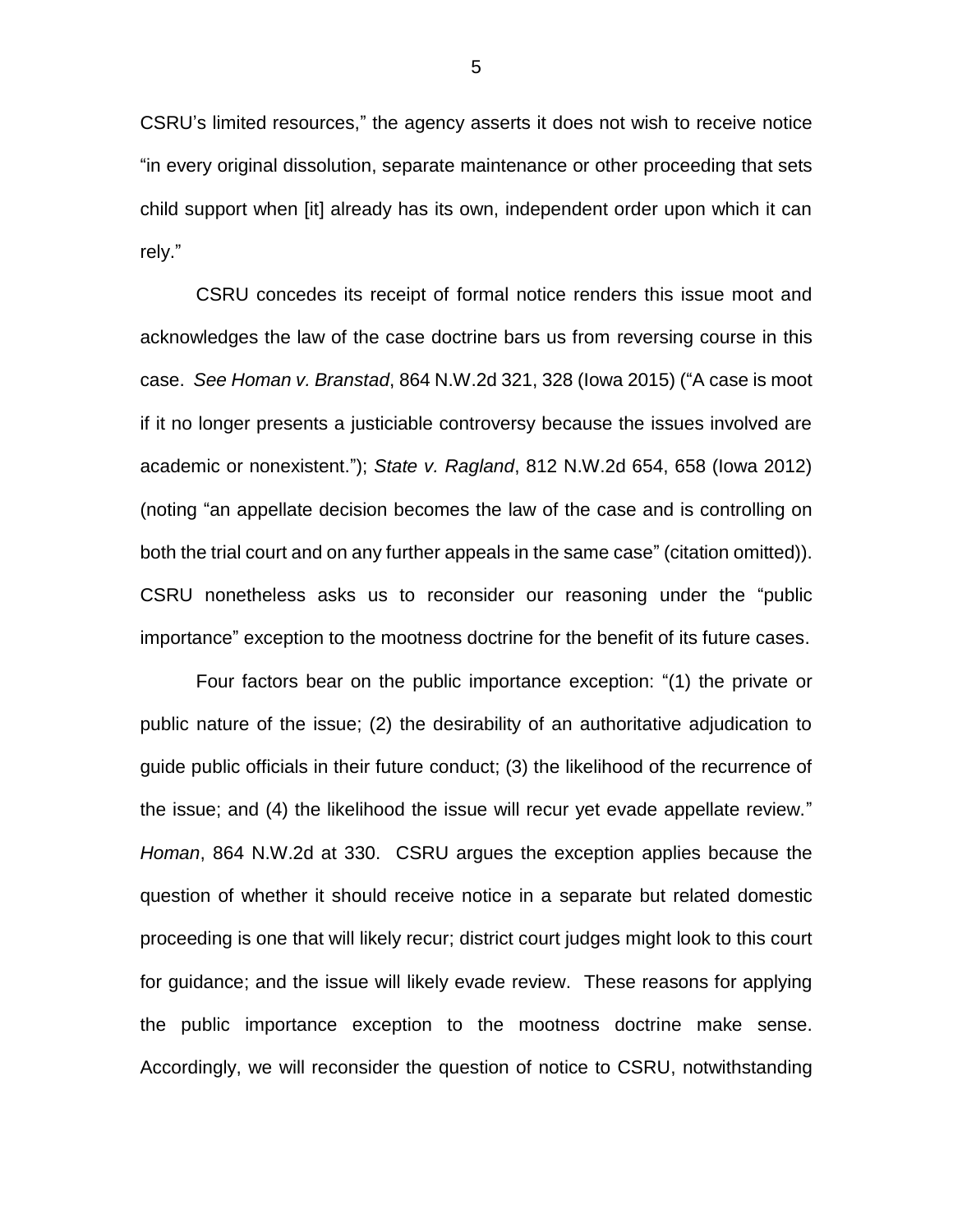CSRU's concession that the court "was attempting to protect CSRU's interests" by requiring notice.

Iowa Code section 598.21C(3) states in pertinent part:

[A] modification of a support order entered under chapter . . . 252C, . . . or any other support chapter or proceeding between parties to the order is *void* unless the modification is approved by the court, after proper notice and opportunity to be heard is given *to all parties* to the order, and entered as an order of the court. If support payments have been assigned to the department of human services pursuant to section 234.39, 239B.6, or 252E.11, or if services are being provided pursuant to chapter 252B, the department is a party to the support order.

(Emphasis added.) The specific question before us in the prior appeal was "whether the paternity action . . . could be construed as an action to modify the prior chapter 252C child support order." *Seward*, 2016 WL 902838, at \*4. We stated the district court's paternity decree "effectively" modified the prior 252C order. *Id.* But as the district court correctly noted on remand, we did not answer the question "whether or not this court has the right to do what it did and modify child support." We do so now.

Iowa Code section 252A.8 states, "[T]his chapter shall be construed to furnish an additional or alternative civil remedy and shall in no way affect or impair any other remedy, civil or criminal, provided in any other statute and available to the petitioner in relation to the same subject matter." This provision authorized the district court to make a child support determination based on the evidence before it in the paternity action. The court was not constrained by the child support figure in its prior 252C order because the two actions were independent and the two orders coexisted. *See State ex. rel. Phipps v. Phipps*, 503 N.W.2d 391, 392 (Iowa 1993) (stating "[b]ecause chapter 252A provides an independent remedy, relief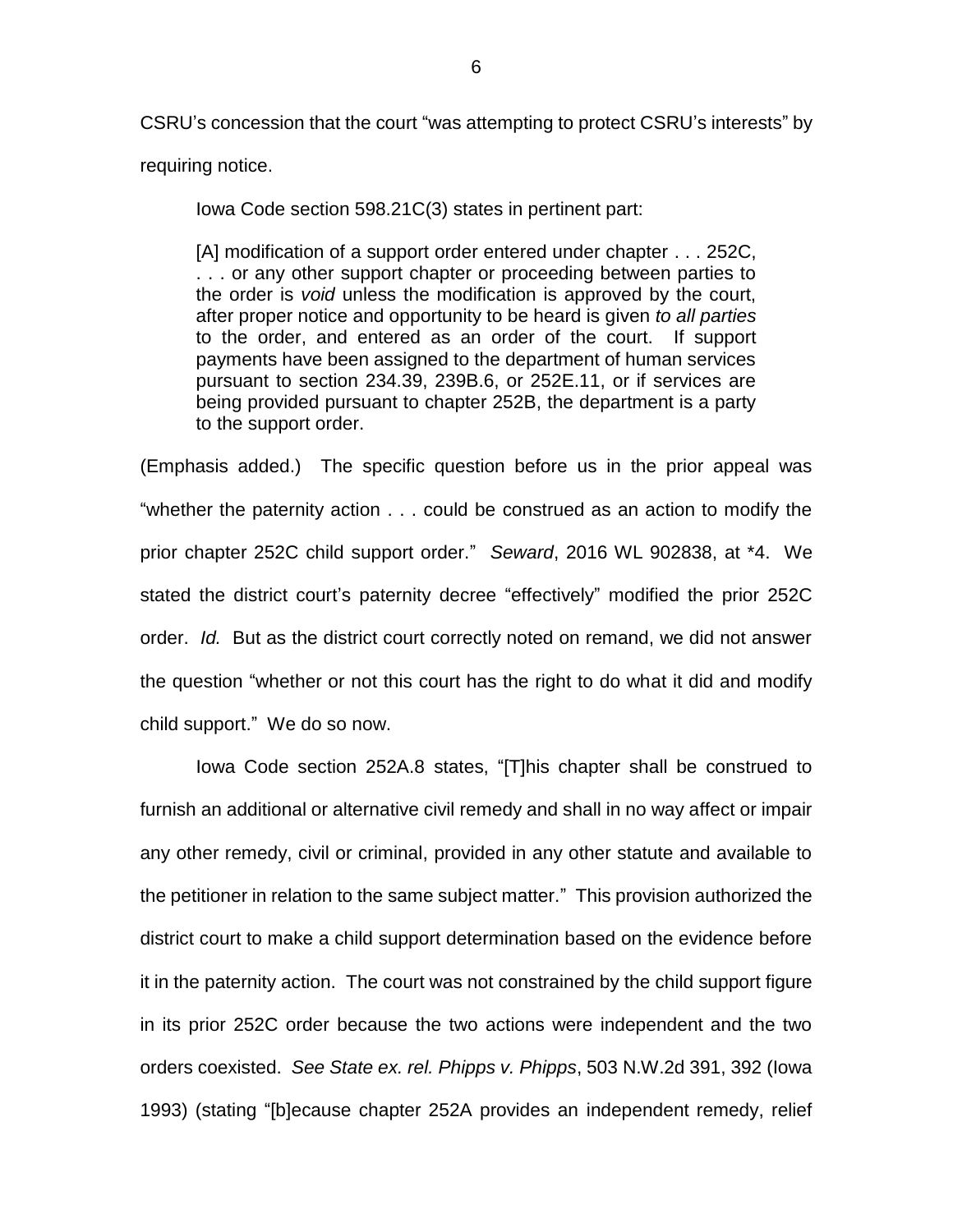under chapter 252A is not superseded by a subsequent dissolution of marriage or separate maintenance order," and "[t]he State is entitled to recover in its own right without regard to the terms of support orders affecting the rights and obligations of the parents"); *State ex. rel. Dep't of Human Servs. v. Flo*, 477 N.W.2d 383, 384 (Iowa 1991) (holding a chapter 252A reimbursement order was lawful because "in actions brought under the authority of chapter 252A, the state is entitled to recover in its own right without regard to the terms of support orders affecting the rights and obligations of the parents *inter se*"); *see also* Iowa Code § 252A.6(7) ("This subsection also applies to orders entered following an administrative process including, but not limited to, the administrative processes provided pursuant to chapters 252C and 252F."); *State ex. rel. Mack by Mack v. Mack,* 479 N.W.2d 327, 329 (Iowa 1992) (stating the principle articulated in *Flo* was "equally applicable to reimbursement actions brought under the provisions of chapter 252C"); *State ex. rel. Dep't of Human Servs. on Behalf of Micou v. Micou*, 500 N.W.2d 89, 92 (Iowa Ct. App. 1993) (declining to relieve parent of support obligation under Stateinitiated order even though later dissolution decree imposed less child support); *State ex rel*. *Iowa Dep't of Human Servs*. *v*. *Uebler*, 417 N.W.2d 224, 225 (Iowa Ct. App. 1987) ("[T]he relief available under chapter 252A is an independent, additional or alternative civil remedy not superseding any previous support order issued in a divorce or separate maintenance action. In a chapter 252A action the court may award more or less support than is awarded in the dissolution decree."); *cf. State ex. rel Heidick v. Balch*, 533 N.W.2d 209, 212 (Iowa 1995) (concluding the State was "entitled to be subrogated to the full amount of child support that [one parent] owe[d] [the other] . . . under our existing uniform child support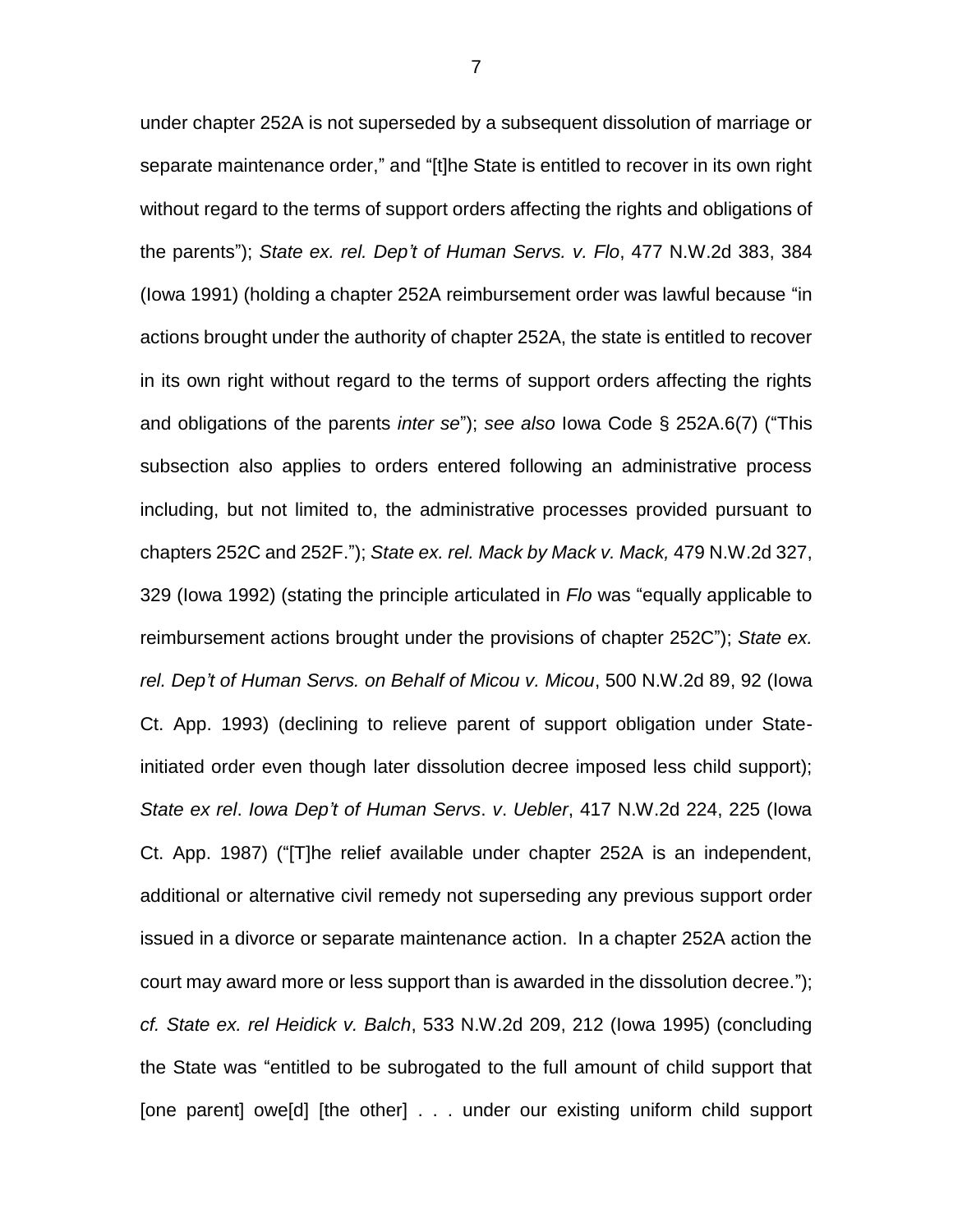guidelines"); *State ex. rel. Iowa Dep't of Social Servs. v. Barnes*, 379 N.W.2d 377, 379 (Iowa 1986) (rejecting argument that a stipulated order releasing parent from future child support payments precluded a chapter 252A reimbursement order).

Given the independent nature of the 252C action and the paternity action, did CSRU need to be formally notified of the paternity action? The answer is no. Section 598.21C(3), quoted at the outset, applies to "a modification of a support order" and states the order is "void" unless notice is given "to all parties to the order." The child support order in the paternity decree was not a "modification of a support order" within the meaning of section 598.21C(3) but an original support order entered in an original paternity action. The order was not "void" for failure to notify CSRU of the action.

We reach this conclusion notwithstanding the district court's post-trial order explaining why it "modified" the chapter 252C order and our statement in our prior opinion that the court "effectively" modified the 252C order. Both the opinions on which we relied in requiring notice to the State involved true modifications of orders entered in those actions. See *Phipps*, 503 N.W.2d at 393 n.1 (stating, in an action to modify a 252A support order, "The State (DHS) is considered a party to a support order in a modification of support proceeding if the support payments have been assigned to DHS"); *Micou*, 500 N.W.2d at 92 (stating, in an action to modify a support order, "To modify [a] support obligation, notice must be given to DHS"). We disavow our earlier opinion to the extent it required notice to CSRU in an action rather than a modification action.

That said, we emphasize that parents are not obligated to make separate child support payments on each child support order. "Any amounts paid under the

8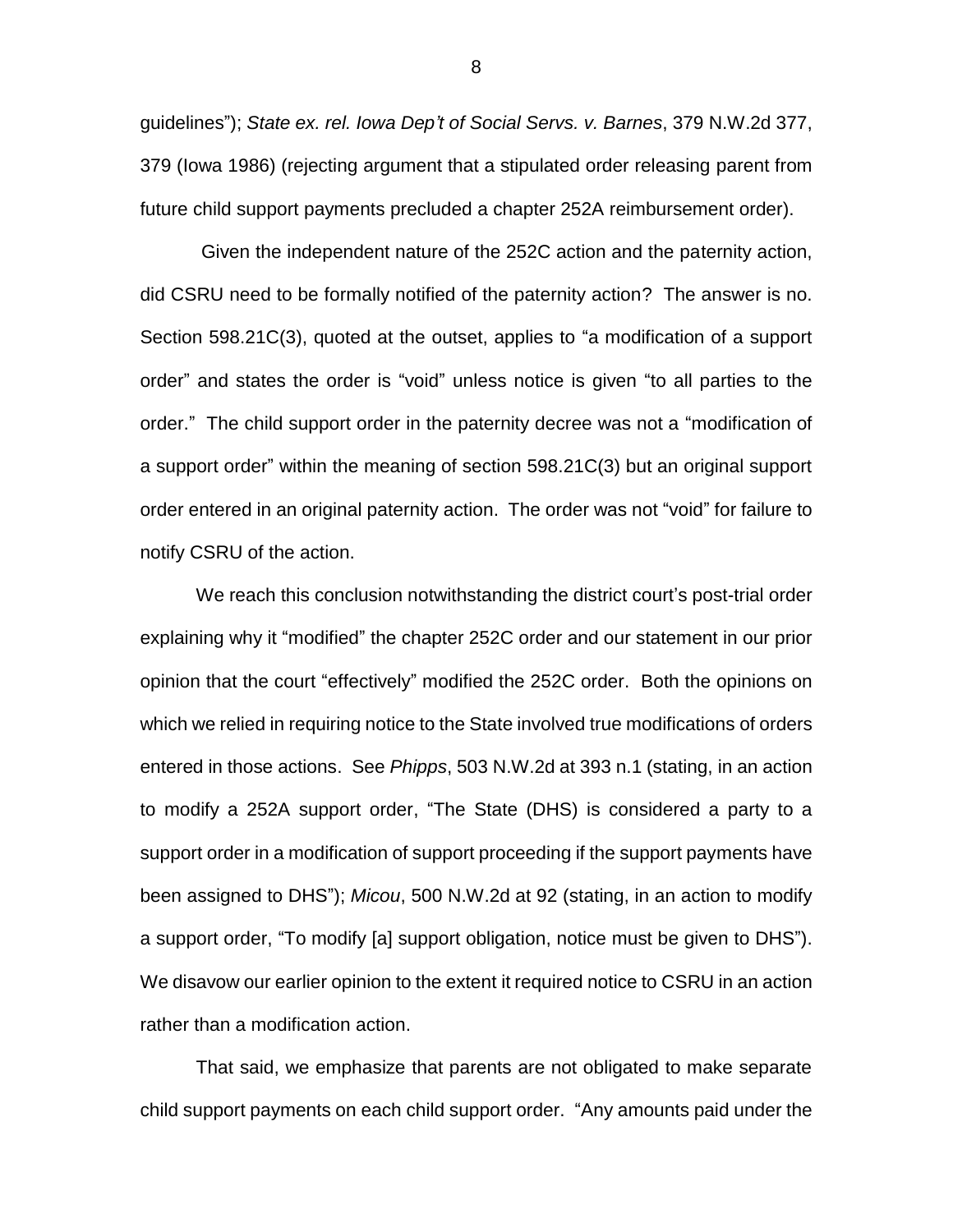uniform support award are credited against both the dissolution and uniform support awards." *Uebler*, 417 N.W.2d at 225; *see also* Iowa Code § 252A.6(7) ("[T]he amounts for a particular period paid pursuant to either order shall be credited against amounts accruing or accrued for the same period under both."). Here, this is a non-issue because the district court cancelled the 252C order and no party takes issue with the cancellation.

#### *III. Father's Appeal*

### *A. Change of Circumstances*

Hane challenges the district court's calculation of his child support obligation on several grounds. He argues (1) the 252C order barred re-litigation, (2) Seward had to show a change of circumstances to justify a modification of the child support award, and (3) Seward waived error on her claim for a modification. The three assertions are interrelated and are largely resolved by our previous discussion about the independent nature of each action. We also have precedent directly addressing the issue. *See State ex rel*. *Blakeman v*. *Blakeman*, 337 N.W.2d 199, 203-04 (Iowa 1983) (concluding, "At least in the circumstances of this case, when the action is initiated by the department, we hold it should not be required to prove the circumstances underlying the prior award, nor any change in circumstances," and stating, "The specific language of the act . . . obviates any necessity to grapple with issues of res judicata or preclusion"); *see also Iowa Dep't of Human Servs., ex. rel. Greenhaw v. Stewart*, 435 N.W.2d 749, 751 (Iowa 1988) ("The Uniform Support of Dependents Law (252A) does not require that the petitioner allege a change in circumstances since any prior dissolution support award."); *Uebler*, 417 N.W.2d at 225-26 (rejecting a contention that *Blakeman* was "limited to chapter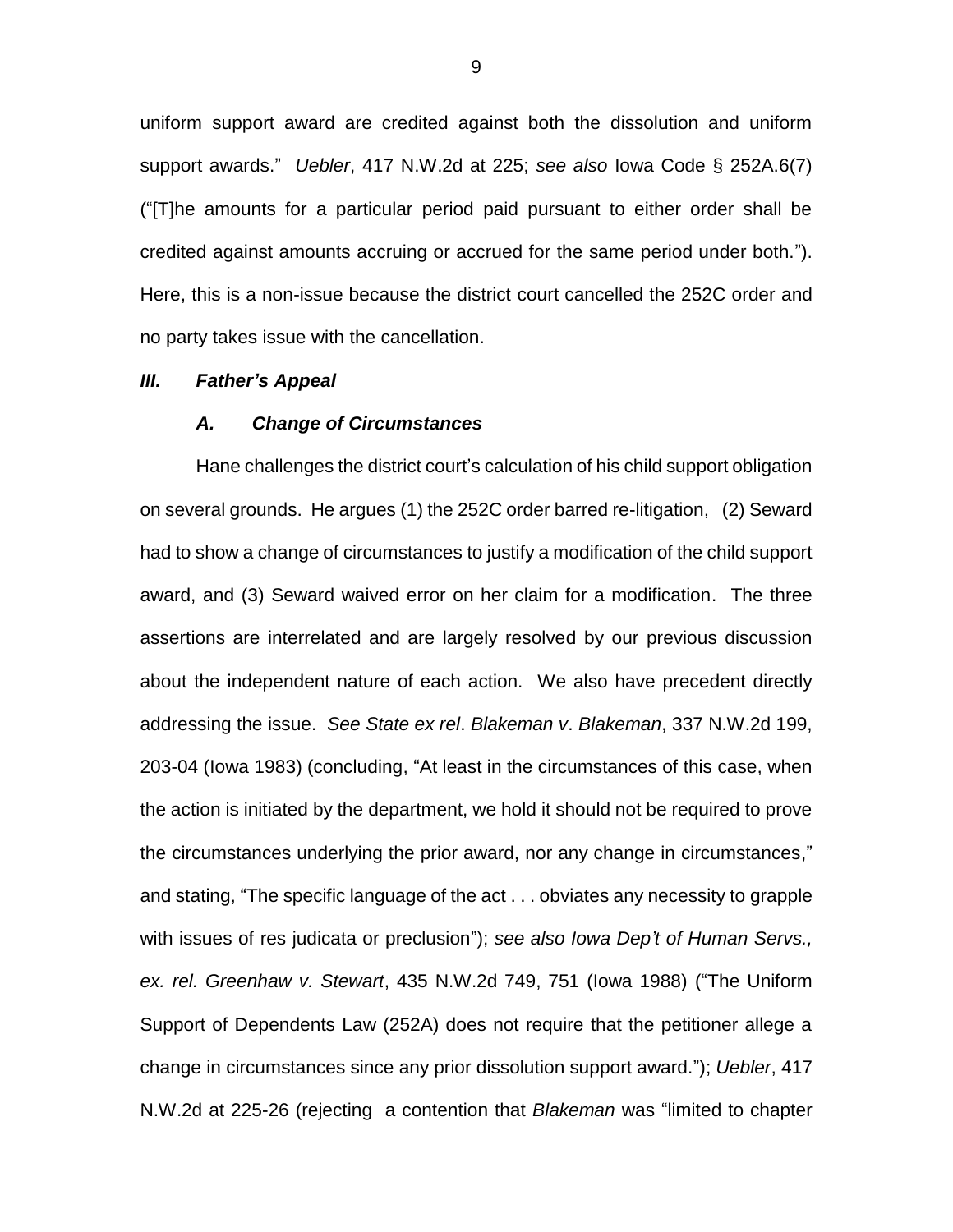252A actions filed after" dissolution decrees and stating, "The children's right to receive support under chapter 252A was not superseded by the dissolution decree").Because the paternity decree was entered in an independent action rather than a modification of the 252C order, Seward did not have to establish a change of circumstances from the time of the 252C order to obtain a higher support order in the paternity action.

#### *B. Imputation of Income*

We turn to Hane's contention that the district court should not have imputed income to him in the amount of \$30,000 annually. On our de novo review, we find ample evidence to support the district court's detailed fact findings on this question. We affirm the district court's imputation of income, child support calculation, and child support order.

## *C. Retroactive Child Support*

The district court initially ordered Hane to "pay child support monthly in the sum of \$734.37 *beginning on January 1*, *2015*." Following remand, the court ordered Hane to "pay child support monthly in the sum of \$734.37 and cash medical support in the amount of \$125.00 *beginning on September 1*, *2016*." In a ruling on Seward's motion to enlarge, the court ordered Hane to pay the sum "retroactively as a judgment *beginning August 8*, *2014*."

Hane contends the district court should not have addressed Seward's request for retroactive support because the request was made "for the first time after the case had been remanded" and "was beyond the scope of the limited remand." There is a more fundamental problem. Retroactive modification of child support awards is permitted when there is a "pending petition for modification."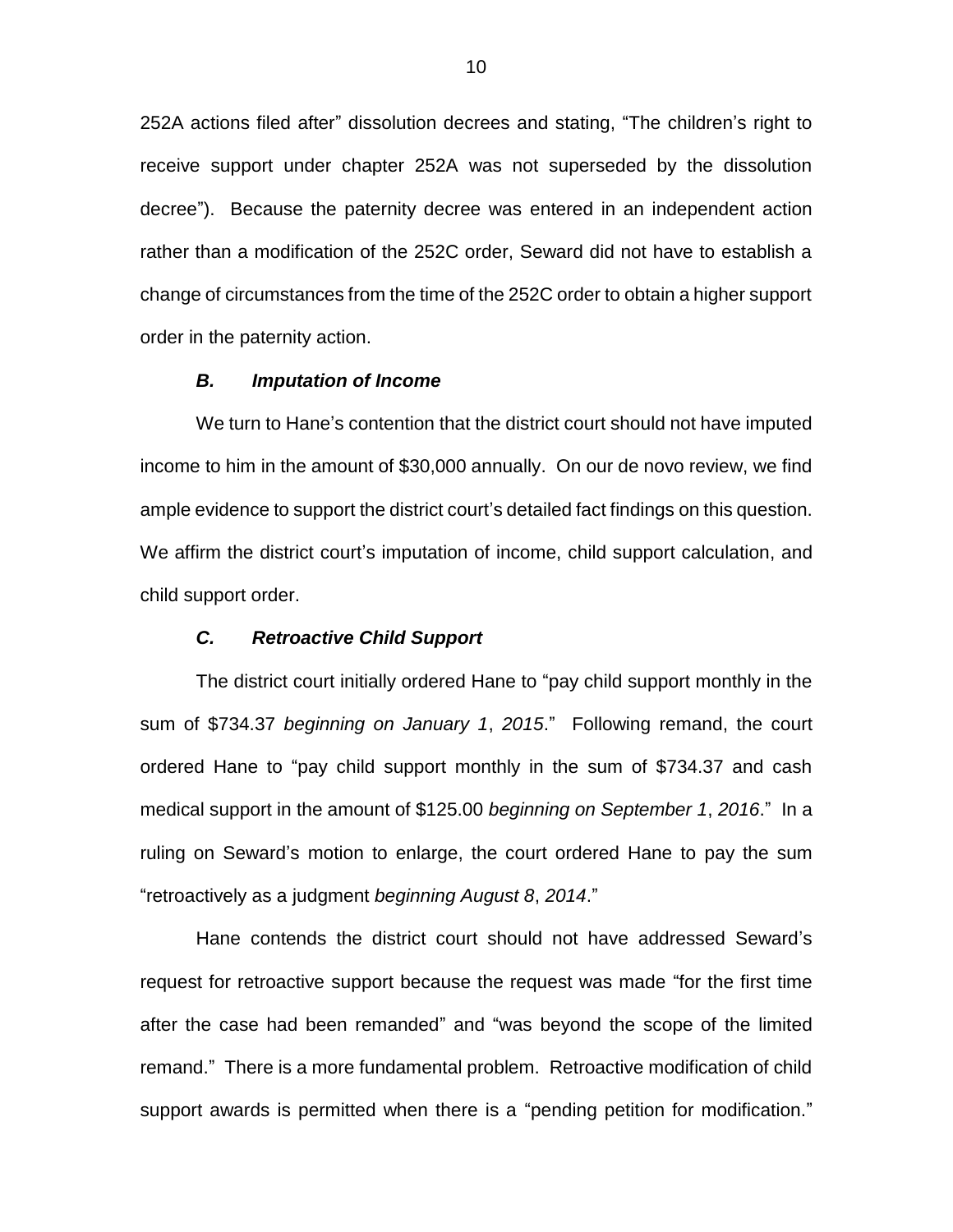Iowa Code § 598.21C(5). The district court understandably read our prior opinion to mean that the paternity petition was a modification petition. Having now concluded the paternity petition was an original petition rather than a modification petition, we further conclude a retroactive support award to August 8, 2014 was not authorized. We modify the retroactive modification of the child support order and order Hane's support obligation to begin on January 1, 2015.

### *D. Medical Support*

As noted, the district court ordered cash medical support of \$125. On appeal, Hane asserts the order was unauthorized because "[c]ash medical support is supposed to be ordered only if health insurance is not available at a reasonable cost." Hane is correct.

"Medical support" means *either* the provision of a health benefit plan, including a group or employment-related or an individual health benefit plan . . . to meet the medical needs of a dependent and the cost of any premium required by a health benefit plan, *or* the payment to the obligee of a monetary amount in lieu of a health benefit plan, either of which is an obligation separate from any monetary amount of child support ordered to be paid.

Iowa Code § 252E.1 (emphasis added). "The court shall order as medical support for the child a health benefit plan if available to either parent at the time the order is entered or modified. A plan is available if the plan is accessible and the cost of the plan is reasonable." *Id*. § 252E.1A(2). "*If a health benefit plan is not available* at the time of the entry of the order, the court shall order a reasonable monetary amount *in lieu of a health benefit plan*, which amount shall be stated in the order." *Id*. § 252E.1A(3) (emphasis added); *see also* Iowa Ct. R. 9.12(3) ("If neither parent has health insurance available at 'reasonable cost,' if appropriate according to Iowa Code section 252E.1A, the court shall order cash medical support.").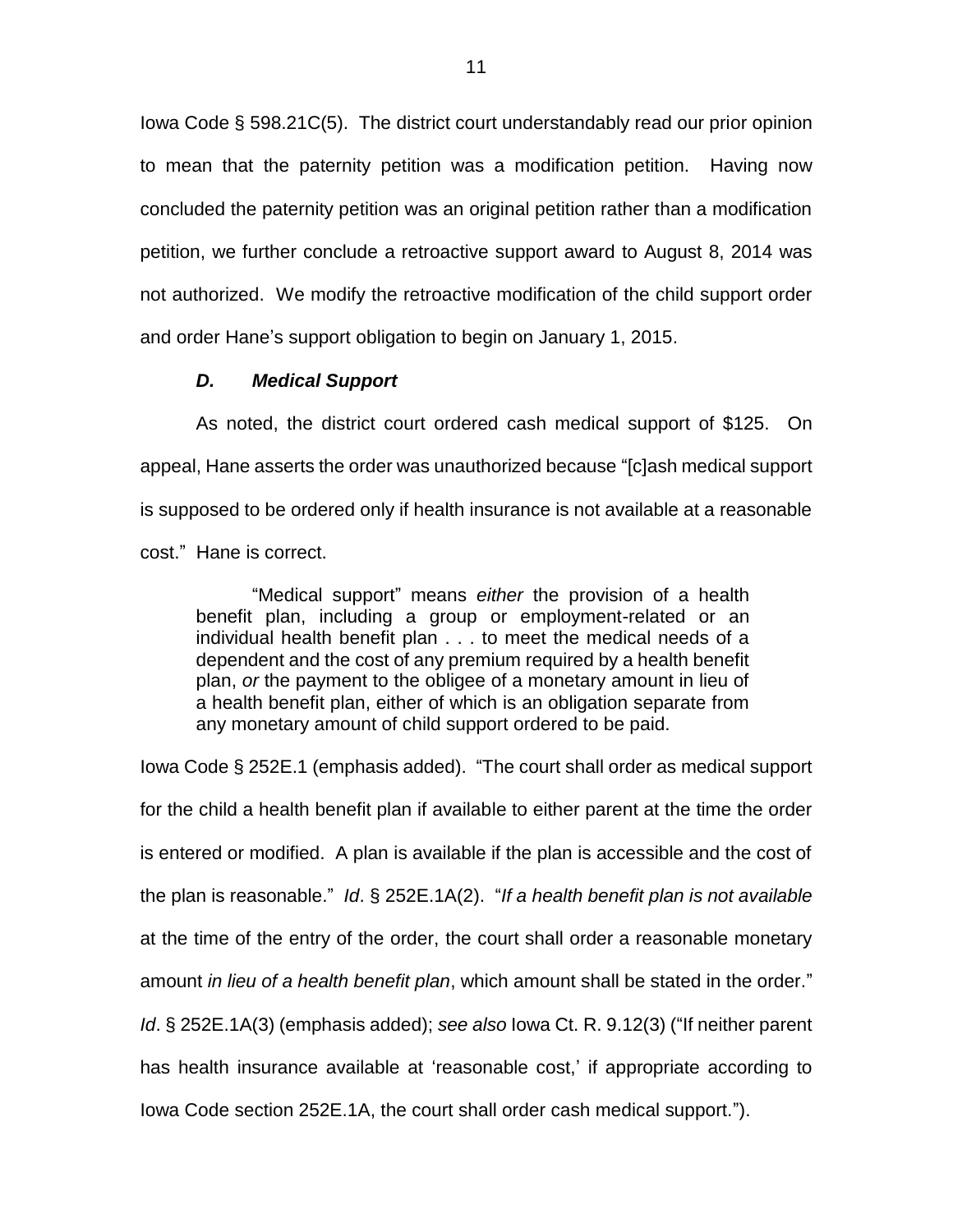The district court found that Seward had a health insurance plan through her employer and, although the cost was "unreasonable under the child support guidelines," Seward agreed to provide the plan. This finding is supported by the record. Nonetheless, the court ordered cash medical support. Because an order for cash medical support is in lieu of an available health insurance plan and a health insurance plan was available, we conclude cash medical support should not have been ordered. We modify that portion of the remand decree to eliminate the order of \$125 in cash medical support.

Hane also argues the district court should not have included a "health insurance add-on" to cover his share of the cost of the children's health insurance premiums. In his view, his income was too low to warrant an add-on. As discussed, the district court imputed annual income to him of \$30,000. Based on this income, an add-on of \$51.59 was appropriate. *See id*. § 252E.1A(4) ("If the court orders the custodial parent to provide a health benefit plan under subsection 2, the court may also order the noncustodial parent to provide a reasonable monetary amount in lieu of a health benefit plan.").

# *IV. Appellate Attorney Fees*

Hane seeks an award of appellate attorney fees. An award rests in our discretion. *In re Marriage of Berning*, 745 N.W.2d 90, 94 (Iowa Ct. App. 2007). In our discretion, we deny Hane's request for appellate attorney fees.

#### *V. Disposition*